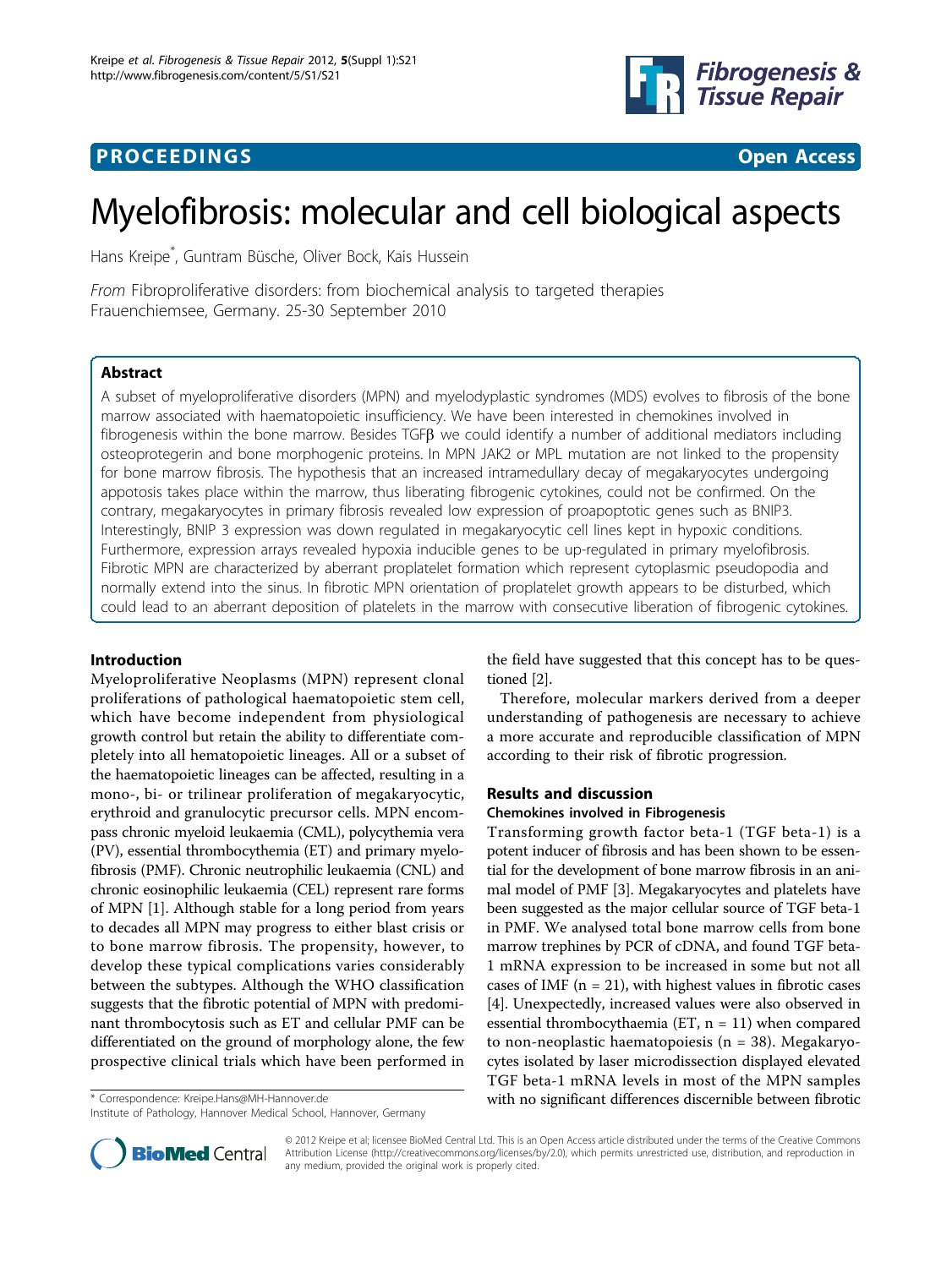IMF, polycythaemia vera (PV) and ET. TGF beta-1 protein was predominantly expressed by the myeloid lineage in Ph-negative MPN and non-neoplastic haematopoiesis, which, however, displayed lower expression. Thus, enhanced TGF beta-1 expression occurs in megakaryocytes as well as myeloid cells in Ph-negative MPN. TGF beta-1 may be necessary, but is not sufficient, to induce bone marrow fibrosis in PMF because non-fibrotic Phnegative MPN entities share this feature with PMF and cannot be discriminated from each other on the basis of TGF beta-1 expression. Among the cytokines which we found to be increased in fibrotic MPN were PDGF [\[5\]](#page-4-0) and FGF [[6](#page-4-0)] but a strict correlation to fibrosis could not be established in either case because also ET demonstrated overexpression.

Advanced myelofibrosis with osteosclerosis and increase and thickening of bone trabeculae is typically contrasted by the absence or sparse presence of osteoclasts. Because osteoclast formation can be inhibited by osteoprotegerin (OPG) we investigated OPG expression in PMF with severe fibrosis and osteosclerosis, which expressed significantly higher (up to 71-fold) OPG mRNA levels when compared with prefibrotic cellular PMF and control cases. The receptor activator of nuclear factor kappaB ligand (RANKL), a positive regulator of osteoclast differentiation and putative antagonist of OPG was overexpressed by up to 34-fold exclusively in advanced PMF. Case-specific calculation of the RANKL/OPG ratio in advanced PMF showed a wide range without significant differences when compared with the prefibrotic PMF and non-neoplastic haematopoiesis. Immunohistochemical detection of OPG protein revealed strong labelling of endothelial cells within proliferating vessels in fibrotic PMF and heterogeneously labelled megakaryocytes, and fibroblasts. Osteosclerosis and impaired osteoclast function in PMF appears to be associated with upregulated endothelial OPG expression but concomitant reduction of the antagonist RANKL could not be demonstrated. It appears, that osteosclerosis in PMF is associated with increased endothelial OPG expression without concomitant RANKL downregulation [[7\]](#page-4-0).

The involvement of members of the bone morphogenetic protein (BMP) family in aberrant bone marrow matrix homeostasis in PMF has not yet been investigated. Therefore, we analyzed expression of BMP1, an activator of latent transforming growth factor beta-1 (TGFbeta-1) and processor of collagen precursors, and other BMPs in bone marrow from PMF patients and controls  $(n = 95)$ . Expression of BMP1, BMP6, BMP7, and BMP-receptor 2 was significantly increased in advanced stages of myelofibrosis compared with controls ( $P < or = 0.01$ ), and enhanced levels of BMP6 expression were already evident in prefibrotic stages of PMF. Immunohistochemistry showed that bone marrow stromal cells and megakaryocytes were the

major cellular sources of BMP1 protein. Because TGFbeta-1 and basic fibroblast growth factor have been shown to be important in the development of myelofibrosis, we studied the induction of BMPs by these cytokines in cultured fibroblasts. Fibroblasts treated with TGFbeta-1 showed a pronounced up-regulation of BMP6, suggesting that stromal cells may be susceptible to BMP activation by cytokines with a proven role in the pathogenesis of PMF. We conclude that BMP family members may play an important role in the pathogenesis of myelofibrosis in PMF and are apparently induced by cytokines such as TGFbeta-1 [\[8\]](#page-4-0).

## Role of JAK2 and MPL

Although the cellular phase of PMF has been demonstrated to represent a clonal disease [[9\]](#page-4-0), it shares with all other Ph- MPN the peculiar phenomenon that only a proportion of cells is affected by JAK2 or MPL mutation [[10\]](#page-4-0). We have been interested whether in follow-up biopsies from MPN patient an increase in allele burden was associated with increased fiber deposition and whether ET differs from cellular PMF. Histopathology of 490 MPN cases was correlated with the allelic burden of JAK2(V617F) and MPL(W515L) [[11\]](#page-4-0). Ph-negative MPN entities largely overlap with regard to JAK2(V617F) and MPL(W515L) allele burden, but ET displayed mutant allele burden <50%. PMF with different stages of myelofibrosis all yielded similar JAK2(V617F) allele burden. At initial presentation one-quarter of prefibrotic PMF cases exhibited an allele burden exceeding 50% (38% median JAK2(V617F) alleles,  $n = 102$ ). In ET, its main differential diagnosis, not a single case was found with >40% JAK2 (V617F) alleles (median, 24% JAK2(V617F) alleles;  $n =$ 90; p < 0.001). Increase in JAK2(V617F) alleles during follow-up could not be linked to fibrosis or blastic progression but was related to polycythemic transformation in ET. MPL(W515L) was found in 3% of ET and 8% of PMF, with a significantly higher percentage of mutated alleles in fibrotic than prefibrotic PMF (median, 78% MPL(W515L) alleles; p < 0.05). Consequently, typical histological findings in ET and prefibrotic PMF correlate with significant differences in mutant allelic burden of JAK2(V617F), but not of MPL(W515L). By contrast to JAK2(V617F), MPL (W515L) shows a higher percentage of mutated alleles in fibrotic than in prefibrotic cases. In Ph-negative MPN with the differential diagnosis between ET and prefibrotic PMF, a JAK2(V617F) allele burden >50% favors a diagnosis of prefibrotic PMF. This does, however, not imply that JAK2 allele burden is linked to development of fibrosis in individual cases, because allelic burden stayed stable during progression [[12\]](#page-4-0).

In a next step we evaluated whether differences between JAK2 mutated and unmutated MPN cases with fibrosis could be established. Because the JAK-STAT signaling pathway is involved in the regulation of genes encoding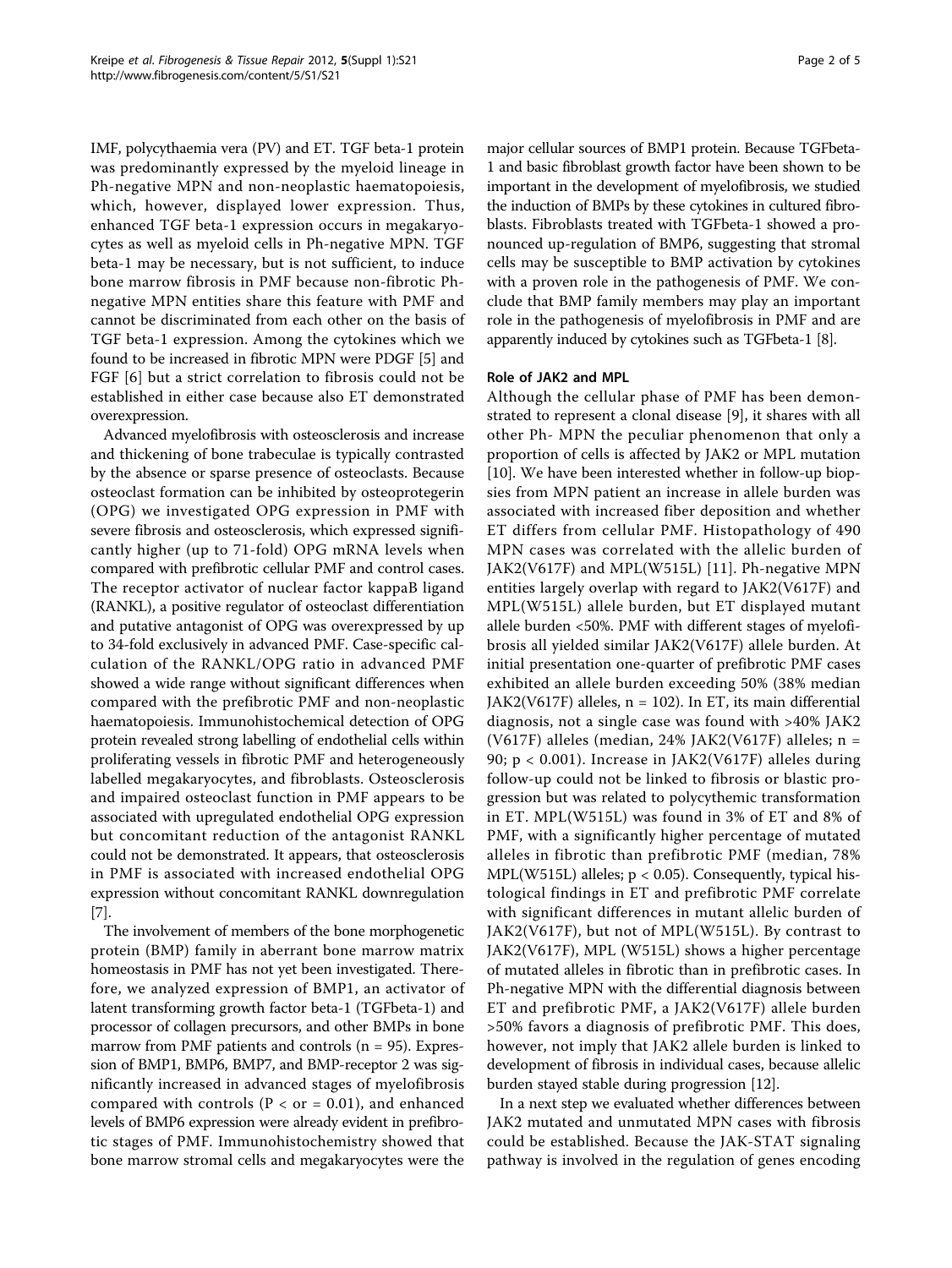matrix metalloproteinases (MMPs) and bone marrow fibrosis most likely represents an imbalance between synthesis and turnover of collagen fibers, we hypothesized that differences exist between mutated and unmutated cases. The expression of MMPs, their tissue inhibitors (TIMPs), and collagen types in relation to the JAK2 status (V617F mutation versus wild-type) were studied in cellular PMF ( $n = 64$ ). Whereas no correlation was found between the JAK2 status and MMP gene products, there was an evident association with the stage of disease. Membrane type 1-MMP (MMP-14) was overexpressed by up to 80 fold in advanced stages that progressed to fibrosis (P < 0.001), and megakaryocytes and endothelial cells were unmasked as the major cellular source. By contrast, a significantly higher expression of neutrophil collagenase (MMP-8) was encountered in the prefibrotic stages of cIMF ( $P < 0.001$ ). Altogether, the stepwise progress of myelofibrosis in cIMF was associated with expression of a defined subset of target genes as shown in sequential trephine biopsies of cIMF patients. Obviously, the expression of matrix-modeling genes in cIMF is not influenced by the JAK2 mutation status but is predominantly related to the stage of disease [\[12\]](#page-4-0).

## Intramedullary apoptosis of megakaryocytes

It has been speculated that an increase of megakaryocytic decay and apoptosis in the bone marrow of MPN may lead to an enhanced liberation of cytokines with a fibrogenic potential [\[13](#page-4-0)]. In order to identify factors involved in the aberrantly regulated apoptosis of megakaryocytes in primary myelofibrosis (PMF), the mRNA expression of human megakaryocytes in the bone marrow of PMF was quantified by real-time polymerase chain reaction lowdensity arrays. The mRNA from 200 to 300 laser-microdissected megakaryocytes per case from PMF  $(n = 22)$ and control  $(n = 10)$  bone marrow was reverse-transcribed into cDNA by random priming and subsequently amplified by primer-specific cDNA amplification. The mRNA of corresponding total bone marrow cells was reverse-transcribed into cDNA without the following amplification. For relative mRNA quantification, custommade TaqMan low-density arrays with a setup of 48 different genes were applied. In addition, methylation analysis and immunohistochemistry of a selected candidate gene were accomplished. A trend toward an overall downregulation of apoptosis-associated genes could be observed in megakaryocytes, whereas the total bone marrow cellularity exhibited an overall upregulation of these factors. Among several candidates with statistically significant deregulation BCL2/adenovirus E1B 19 kDa interacting protein 3 (BNIP3) and protein kinase C beta1 were shown to be the most aberrantly expressed genes. Apoptosis-related gene expression profiling of human megakaryocytes reveals a set of candidates, most notably BNIP3, indicating that the increase of megakaryocytes in myeloproliferative neoplasia might not only be the result of increased proliferation but also of disturbed apoptosis [[14](#page-4-0)]. Thus megakaryocytes in PMF exhibit rather a decrease of apoptosis than an increase and an exaggerated apoptotic decay as a source of fibrogenic cytokines does not take place.

# Potential role of hypoxia

When studying gene expression in PMF we encountered an increased expression of genes related to hypoxia. We investigated bone marrow core biopsies in PMF showing various degrees of myelofibrosis by custom-made low density arrays (LDA) representing target genes with designated roles in synthesis of extracellular matrix, matrix remodelling, cellular adhesion and motility. Among a set of 11 genes up-regulated in advanced stages of PMF (P < or = 0.01) three candidates, PTK2 protein tyrosine kinase 2 (PTK2), transforming growth factor beta type II receptor (TGFBR2) and motility-related protein-1 (CD9 molecule, CD9), were investigated in more detail. PTK2, TGFBR2 and CD9 were significantly overexpressed in larger series of advanced PMF stages ( $P < or = 0.01$  respectively). Endothelial cells of the increased microvessel network in PMF could be identified as a predominant source for PTK2, TGFBR2 and CD9. CD9 also strongly identified activated fibroblasts in advanced myelofibrosis [[15](#page-4-0)]. As CD9 expression is induced by hypoxia and angiogenesis is a prominent feature in PMF hypoxia emerges as a potential regulator of bone marrow fibrosis.

## Increased proplatelet formation in PMF

Although megakaryocytes have been identified as the source of thrombocytes more than 100 years ago there is still no consensus for how platelets are assembled. Besides the cytoplasmic fragmentation model there is the proplatelet model which is based on long cytoplasmic extensions observed in megakaryocytes in vivo [[3\]](#page-4-0) and in vitro. Pseudopodial cytoplasmic extensions of megakaryocytes according to this model provide the essential intermediate structure for the generation of platelets. The cytoplasmic extensions can reach 500 μm in length and are presumed to get into contact with sinuses for the release of platelets into the blood stream [[16\]](#page-4-0). Proplatelets are usually not obvious in conventional bone marrow histology and they may escape immunohistochemical detection by the most frequently used megakaryocytic markers factor VIII-related antigen and CD61. We have visualized proplatelet formation in MPN in situ by immunohistochemical detection of glycoprotein Ib (platelet) alpha polypeptide (GP1BA; CD42). The expression of GPIX, heterodimer complex with GP1B and GPV, in the platelet membrane characterized an early differentiation. Immunohistochemical stainings were evaluated by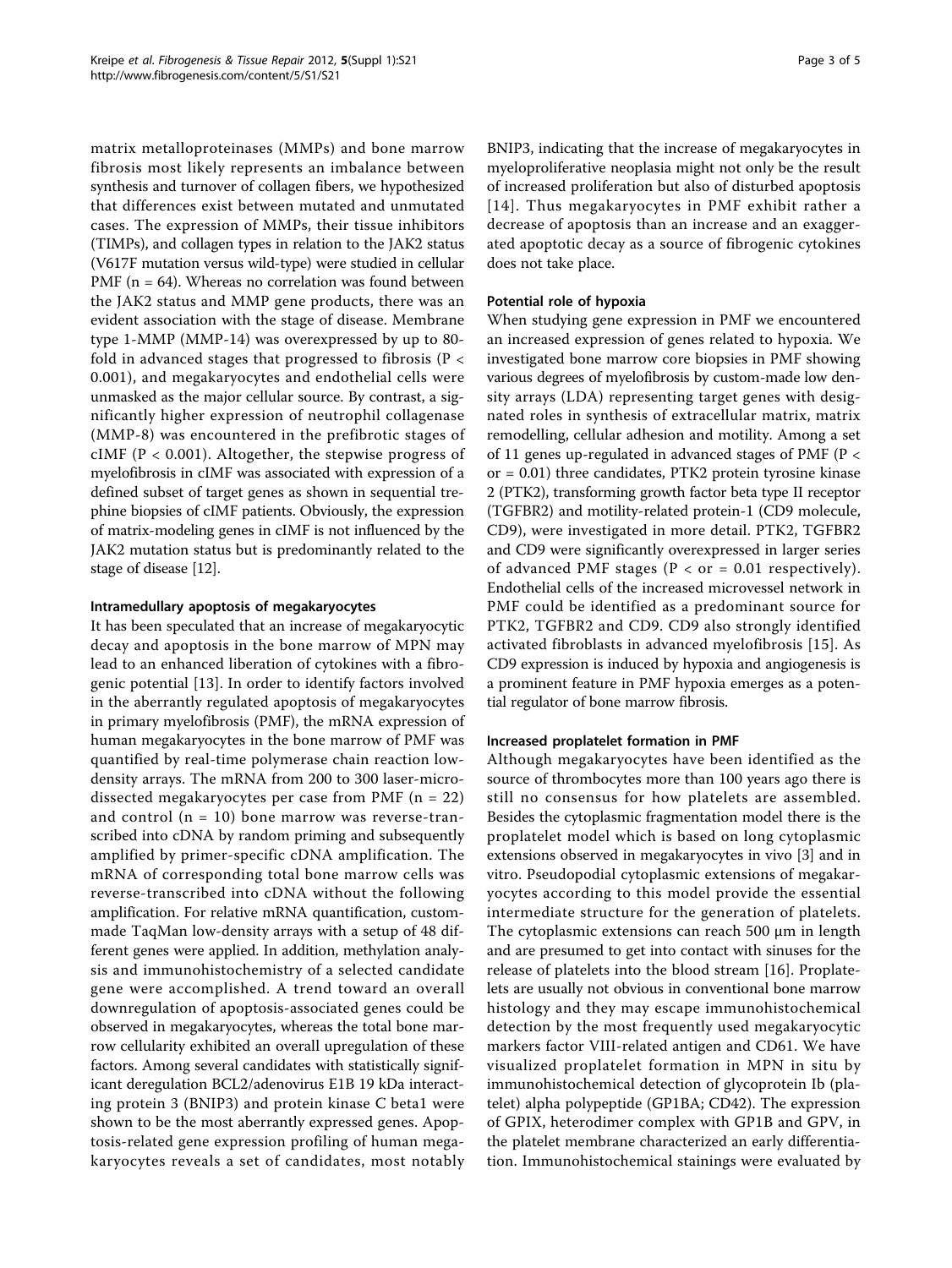conventional microscopy and confocal microscopy. In trephines from essential thrombocythaemia (ET,  $n = 10$ ), fibrotic ( $n = 10$ ) and prefibrotic ( $n = 10$ ) primary myelofibrosis (PMF) there was a significant increase of proplatelet density compared with normal bone marrow samples  $(n = 10; p < 0.001)$ . Manifest fibrosis exhibited the highest density and volume ratio with significant differences to non-fibrotic PMF ( $p < 0.001$ ) and ET ( $p < 0.001$ ). We could demonstrate that besides megakaryocytic proliferation extensive pseudopodial proplatelet formation provides a hallmark of MPN. Obviously fibrosing differ from non-fibrosing MPN by density and size of aberrant proplatelets [\[17\]](#page-4-0).

The exaggerated proplatelet formation appears to be associated with an increased production of thrombospodin. Thrombospondins (TSP) are factors sharing pro-

fibrotic and anti-angiogenic properties, which have yet not been studied in PMF before. We investigated the expression of TSP-1 and TSP-2 in PMF related to the stage of myelofibrosis ( $n = 51$ ) and in individual follow-up biopsies by real-time PCR, immunohistochemistry, and confocal laser scanning microscopy (CLSM). TSP-1 was significantly overexpressed ( $p < 0.05$ ) in all stages of PMF when compared to controls. Individual follow-up biopsies showed involvement of TSP-1 during progressive myelofibrosis. TSP-2 was barely detectable but 40% of cases with advanced myelofibrosis showed a strong expression. Megakaryocytes and interstitial proplatelet formations were shown to be the relevant source for TSP-1 in PMF. Stromal cells like endothelial cells and fibroblasts showed no TSP-1 labeling when double-immunofluorescence staining and CLSM were applied. Based on its dual

Figure 1 A-F: Immunohistochemistry for CD42b in ET (A, B), prefibrotic PMF mf0 (C, D) and fibrotic PMF (E, F). Confocal laser microscopy reveals dendritic processes (B, D, F; green staining) whereas in conventional immunohistochemistry predominantly cross sections are seen (brown staining) which increase in density in fibrotic PMF (CD42b; ×400) [[17\]](#page-4-0).